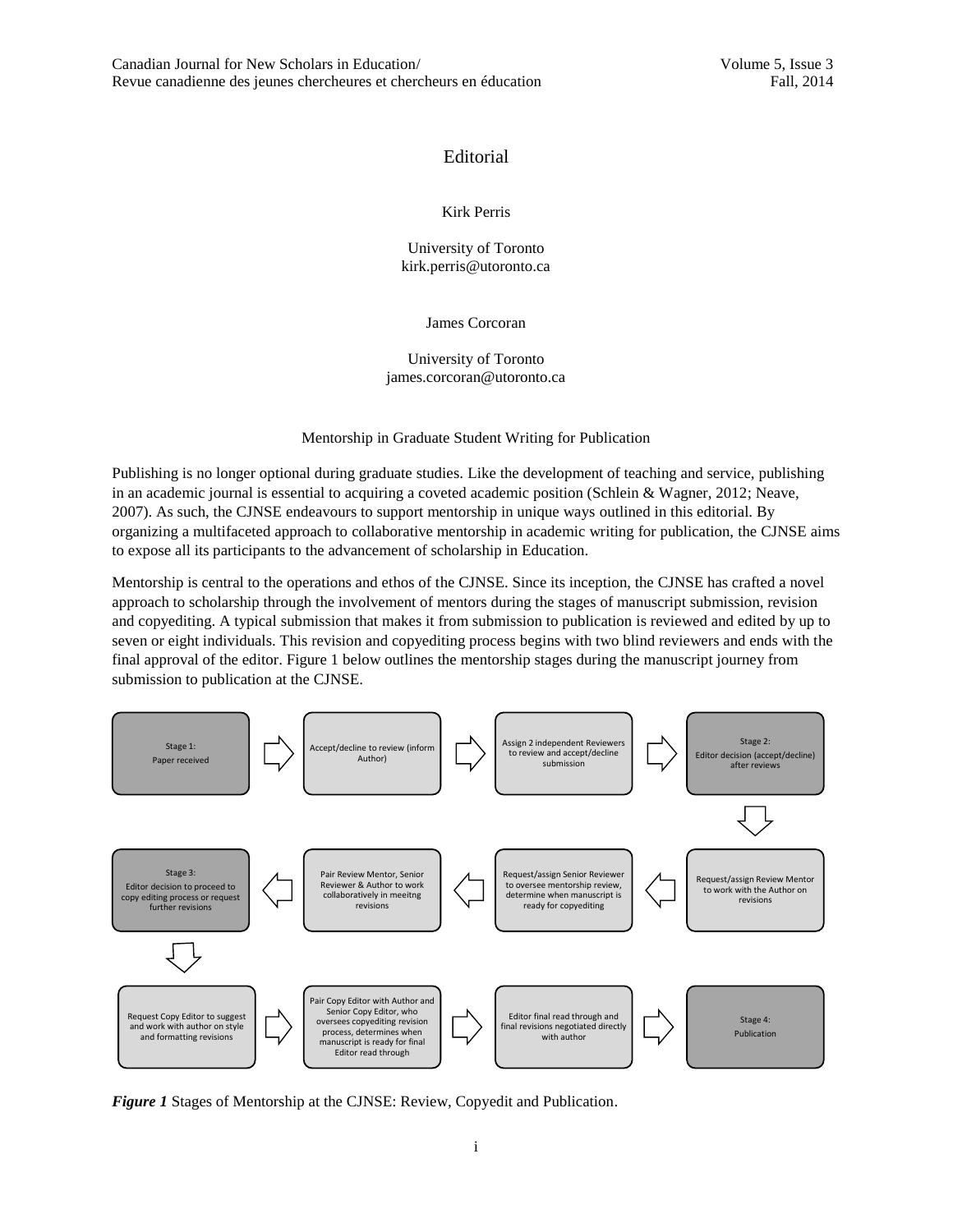The primary purpose of the collaborative manuscript revision process is for writers to become better reviewers of their own work in terms of strength of argument, structure, style, grammar, and so on. The involvement of other often more experienced graduate students or new faculty serves to strengthen both the authors' and mentors' skills in academic writing and editing. At the CJNSE we believe that the investment in mentorship benefits the entire collection of new and emerging scholars who contribute to and enhance scholarship at the journal.

Among the multiple volunteers who provide mentorship in one form or another to an author, there is also mentorship between mentors. For example, a senior reviewer provides guidance to a review mentor (who works closely with the author in refining the manuscript) and a senior editor provides guidance to a copyeditor (who also works closely with the author). We broadly categorize these processes as peer-mentorship, a field of inquiry that has gained momentum in graduate education and academia in recent years (Driscoll, et al., 2009; Leidenfrost, Strassnig, Schabmann, Spiel, & Carbon, 2011; Moss, Teshima & Leszcz, 2008). The CJNSE adds interesting contours to this scholarship while potentially repurposing mentorship in two unique ways. First, since mentoring occurs virtually (e.g., via Skype and/or email), several individuals are usually included in calls or discussion threads. As such, authors may be privy to the guidance a senior reviewer offers a review mentor. This cross-collaborative mentoring process may serve as useful exposure for authors if and when they transition into mentor roles within the CJNSE or with another academic publication. Second, mentorship also occurs across institutions. Instead of being bound by organization or institution, CJNSE scholars are connected through the discipline of Education. This adds a dimension to the relationship(s) that may broaden the lens applied by individuals when approaching and addressing problems.

The unique collaborative approach to mentorship at the CJNSE is particularly important in the current context of graduate studies in Education. Greater enrolment in part-time and flex-time programs, increased expectations to publish, and heftier supervision commitments on the part of faculty have created a gap for alternative forms of mentorship to emerge. The CJNSE is not alone in its mentoring approach to graduate student writing. For example, there are other journals with a similar focus such as *[Doctoral forum: National Journal for Publishing Mentoring](http://search.library.utoronto.ca/details?8931075&uuid=2c501943-6281-43b0-99ae-aeda21d9ad6d)  [Doctoral Student Research](http://search.library.utoronto.ca/details?8931075&uuid=2c501943-6281-43b0-99ae-aeda21d9ad6d)* (since 2006), and the *International Journal of Doctoral Studies* (since 2006). A more hands-on approach is found in graduate education programs within many Canadian Universities. Although not solely focused on graduate student writing in Education, examples of this other outlet to mentorship include: Werkland School of Education Peer Mentor Program (Calgary), Peer Review Writing Group (Ryerson), Peer Mentoring Program and Peer Writing Assistance (Queen's), and Grad Help Peer Mentors (Saskatchewan). UBC even offers workshops on how to form peer support groups that focus on graduate level writing.

As a leader and innovator in collaborative mentorship, the CJNSE suggests that graduate students in Education seek to participate in arrangements that exist outside of the conventional orientation to mentorship between supervisor and student. In regards to academic writing, we advocate for a more eclectic graduate student experience through peer support and other collaborative arrangements such as that espoused by the CJNSE.

## In this Issue

The array of articles presented in the current issue are a direct result of the roles of mentorship espoused and enacted by the CJNSE. Several articles directly address the variations of mentorship presented in this editorial. In this issue of the CJNSE (English) three major themes are explored: Life within schools regarding leadership in Ontario and Nova Scotia; inclusivity and awareness-raising among teachers, and self-reflection as a means to improving professional practice and the graduate student experience. The articles are empirical, descriptive and critical in their orientation.

Doctoral student Pam Osmond describes research investigating an Ontario teacher leadership initiative. Her findings, including both successes and challenges for sustainable teacher leadership, will be of interest to those interested in policy and practice related to school leadership. In a potentially polemic article on gender and school